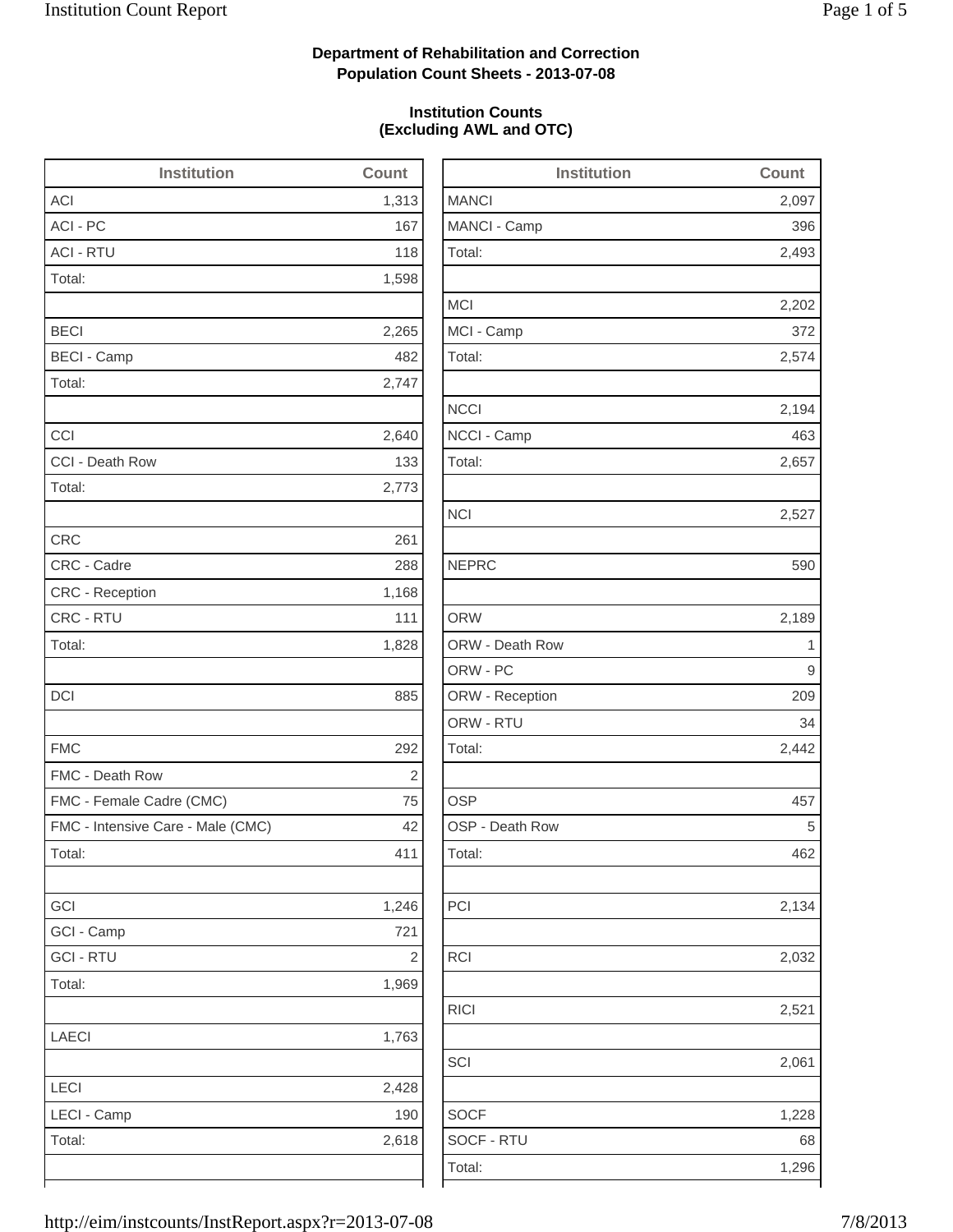# Institution Count Report Page 2 of 5

| <b>LOCI</b>              | 2,311 |
|--------------------------|-------|
|                          |       |
| <b>LORCI</b>             | 128   |
| <b>LORCI - Cadre</b>     | 231   |
| <b>LORCI - Reception</b> | 1,058 |
| Total:                   | 1,417 |
|                          |       |
| <b>MACI</b>              | 800   |
| MACI - Minimum           | 1,370 |
| MACI - Youth             | 36    |
| Total:                   | 2,206 |

|                  | <b>Total Population:</b> | 50,403 |
|------------------|--------------------------|--------|
|                  |                          |        |
| Total:           |                          | 1,401  |
| <b>WCI - RTU</b> |                          | 49     |
| <b>WCI</b>       |                          | 1,352  |
|                  |                          |        |
| <b>TOCI</b>      |                          | 1,289  |
|                  |                          |        |
| Total:           |                          | 1,398  |
| TCI - Camp       |                          | 328    |
| <b>TCI</b>       |                          | 1,070  |

### **Male Population by Security Level (Include AWL and Exclude OTC)**

| <b>Security Level</b>  |                   | <b>Body</b> | <b>AWL</b> | $(-OTC)$ | Total  |
|------------------------|-------------------|-------------|------------|----------|--------|
| Total Levels 3,4,5     |                   | 14.003      | 40         | 141      | 13,902 |
| Total Levels 2         |                   | 17.587      | 82         | 160      | 17,509 |
| <b>Total Levels 1</b>  |                   | 14.667      | 88         | 104      | 14,651 |
| <b>Total Death Row</b> |                   | 145         | 0          |          | 145    |
|                        | <b>Total Male</b> | 46,402      | 210        | 405      | 46,207 |

### **Female Population by Institution (Include AWL and Exclude OTC)**

| <b>Institution</b>       | <b>Body</b> | <b>AWL</b>  | $(-OTC)$ | <b>Total</b> |
|--------------------------|-------------|-------------|----------|--------------|
| <b>CRC</b>               | 2           | 0           | $\Omega$ | 2            |
| <b>DCI</b>               | 885         | 2           | 5        | 882          |
| <b>FMC</b>               | 7           | 3           |          | 9            |
| FMC - Female Cadre (CMC) | 75          | 2           |          | 76           |
| <b>NEPRC</b>             | 590         | 7           | 9        | 588          |
| <b>ORW</b>               | 2,189       | 26          | 23       | 2,192        |
| ORW - Death Row          | 1           | 0           | 0        |              |
| ORW - PC                 | 9           | $\mathbf 0$ | $\Omega$ | 9            |
| ORW - Reception          | 209         | 1           | 0        | 210          |
| ORW - RTU                | 34          | $\mathbf 0$ | $\Omega$ | 34           |
| <b>Total Female</b>      | 4,001       | 41          | 39       | 4,003        |
| <b>Total Population:</b> | 50,403      | 251         | 444      | 50,210       |

#### **Male Population by Institution: Security Levels 3, 4, 5 (Include AWL and Exclude OTC)**

| $\frac{1}{2}$ |             |            |          |        |
|---------------|-------------|------------|----------|--------|
| Institution   | <b>Body</b> | <b>AWL</b> | $(-OTC)$ | Total⊤ |
| ACI           | 29          |            |          | 28     |
| ACI - PC      | 92          |            |          | 92     |
|               |             |            |          |        |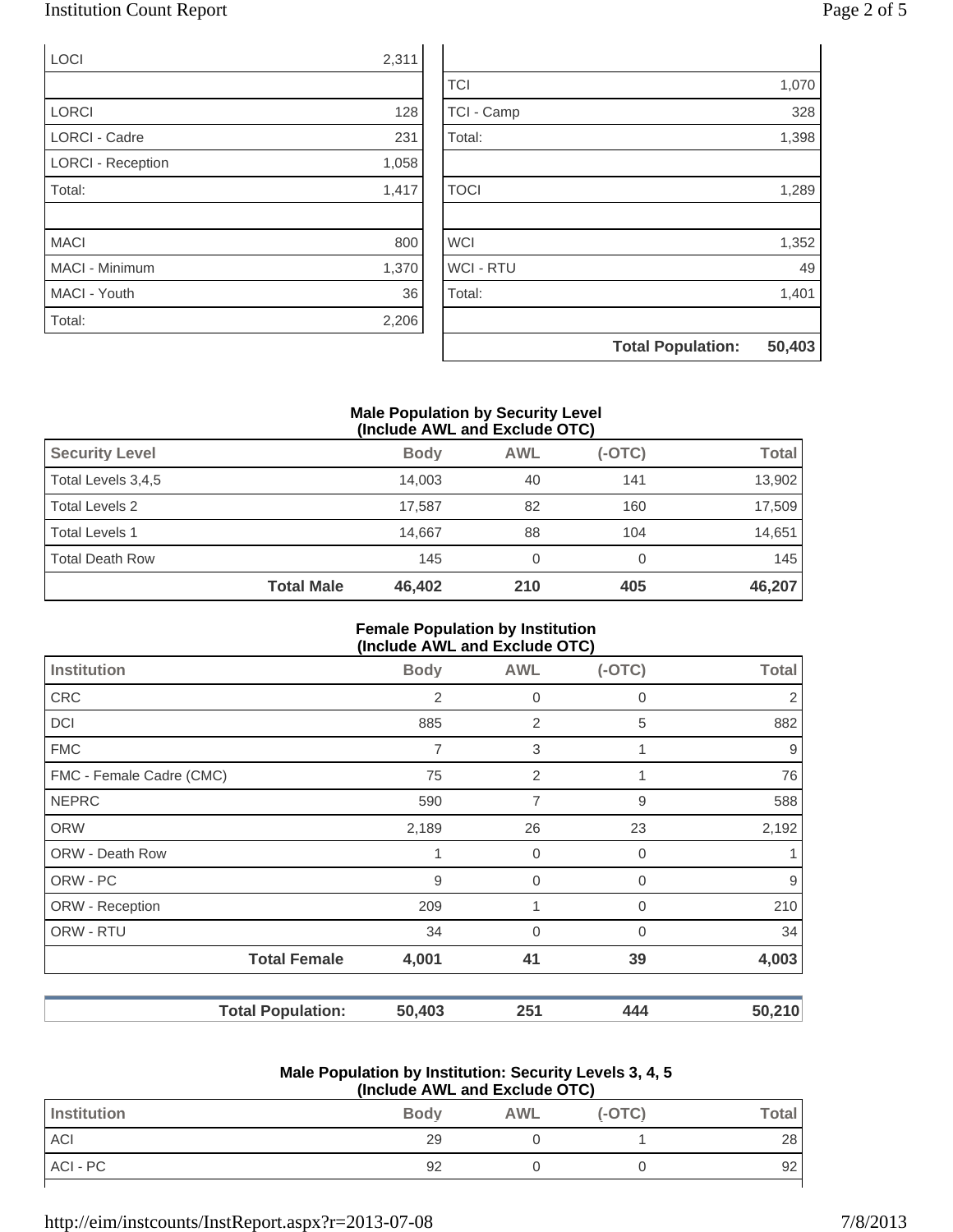# Institution Count Report Page 3 of 5

| <b>ACI - RTU</b>                  |                      | 1              | $\boldsymbol{0}$    | 0                         | $\mathbf{1}$   |
|-----------------------------------|----------------------|----------------|---------------------|---------------------------|----------------|
| <b>BECI</b>                       |                      | 48             | $\mbox{O}$          | $\mathbf 0$               | 48             |
| CCI                               |                      | 21             | $\mbox{O}$          | $\mathbf 0$               | 21             |
| CRC                               |                      | 140            | $\boldsymbol{0}$    | 13                        | 127            |
| CRC - Cadre                       |                      | 245            | $\boldsymbol{0}$    | $\mathbf 0$               | 245            |
| CRC - Reception                   |                      | 687            | $\,$ 5 $\,$         | $\hbox{9}$                | 683            |
| CRC - RTU                         |                      | 96             | $\mathbf 0$         | $\mathbf 0$               | 96             |
| <b>FMC</b>                        |                      | 13             | $\mathbf{1}$        | $\mathsf{O}\xspace$       | 14             |
| FMC - Intensive Care - Male (CMC) |                      | $\overline{7}$ | $\boldsymbol{0}$    | $\mathbf 0$               | $\overline{7}$ |
| GCI                               |                      | 3              | $\mbox{O}$          | $\mathbf 0$               | $\mathfrak{S}$ |
| LAECI                             |                      | 34             | $\mathbf{1}$        | $\mathbf 0$               | 35             |
| LECI                              |                      | 2,296          | $\sqrt{4}$          | 15                        | 2,285          |
| LOCI                              |                      | 19             | $\mbox{O}$          | $\mathbf 0$               | 19             |
| LORCI                             |                      | 64             | $\sqrt{5}$          | 31                        | 38             |
| <b>LORCI - Cadre</b>              |                      | 218            | $\mbox{O}$          | $\mathbf 0$               | 218            |
| <b>LORCI - Reception</b>          |                      | 571            | $\mbox{O}$          | $\mathbf 0$               | 571            |
| <b>MACI</b>                       |                      | 19             | $\boldsymbol{0}$    | $\mathbf 0$               | 19             |
| MACI - Youth                      |                      | 14             | $\mbox{O}$          | $\mathbf{1}$              | 13             |
| <b>MANCI</b>                      |                      | 1,969          | $\,$ 5 $\,$         | 19                        | 1,955          |
| <b>MCI</b>                        |                      | 17             | $\mbox{O}$          | $\mathbf 0$               | 17             |
| <b>NCCI</b>                       |                      | 30             | $\mbox{O}$          | $\mbox{O}$                | 30             |
| <b>NCI</b>                        |                      | 47             | $\boldsymbol{0}$    | 1                         | 46             |
| <b>OSP</b>                        |                      | 454            | $\mbox{O}$          | $\ensuremath{\mathsf{3}}$ | 451            |
| PCI                               |                      | 67             | $\overline{4}$      | $\mathbf 0$               | 71             |
| <b>RCI</b>                        |                      | 1,950          | $\,$ 6 $\,$         | 15                        | 1,941          |
| <b>RICI</b>                       |                      | 30             | $\mbox{O}$          | $\mathbf 0$               | $30\,$         |
| $\ensuremath{\mathsf{SCI}}$       |                      | 24             | $\mathsf{O}\xspace$ | $\mathbf{1}$              | 23             |
| SOCF                              |                      | 1,228          | $\mathsf{O}\xspace$ | $\,8\,$                   | 1,220          |
| SOCF - RTU                        |                      | 68             | $\mathsf{O}\xspace$ | $\mathbf 0$               | 68             |
| <b>TCI</b>                        |                      | 975            | $\,$ 5 $\,$         | $\overline{4}$            | 976            |
| TCI - Camp                        |                      | $\mathbf{1}$   | $\mathsf{O}\xspace$ | $\mathsf{O}\xspace$       | $\mathbf{1}$   |
| <b>TOCI</b>                       |                      | 1,210          | $\mathsf{O}\xspace$ | $10$                      | 1,200          |
| WCI                               |                      | 1,267          | $\overline{4}$      | 10                        | 1,261          |
| WCI - RTU                         |                      | 49             | $\mathbf 0$         | $\mathsf{O}\xspace$       | 49             |
|                                   | Total Levels 3, 4, 5 | 14,003         | 40                  | 141                       | 13,902         |

#### **Male Population by Institution: Security Level 2 (Include AWL and Exclude OTC)**

| \:::v:wwv / \:: = \::w =/\\:wwv \ : \ ; |             |            |          |              |
|-----------------------------------------|-------------|------------|----------|--------------|
| Institution                             | <b>Body</b> | <b>AWL</b> | $(-OTC)$ | <b>Total</b> |
| <b>ACI</b>                              | 585         | ◠          |          | 586          |
| ACI - PC                                | 50          |            |          | 50           |
| <b>ACI - RTU</b>                        | 80          |            |          | 81           |
| <b>BECI</b>                             | 1,577       |            | 14       | 1,568        |
|                                         |             |            |          |              |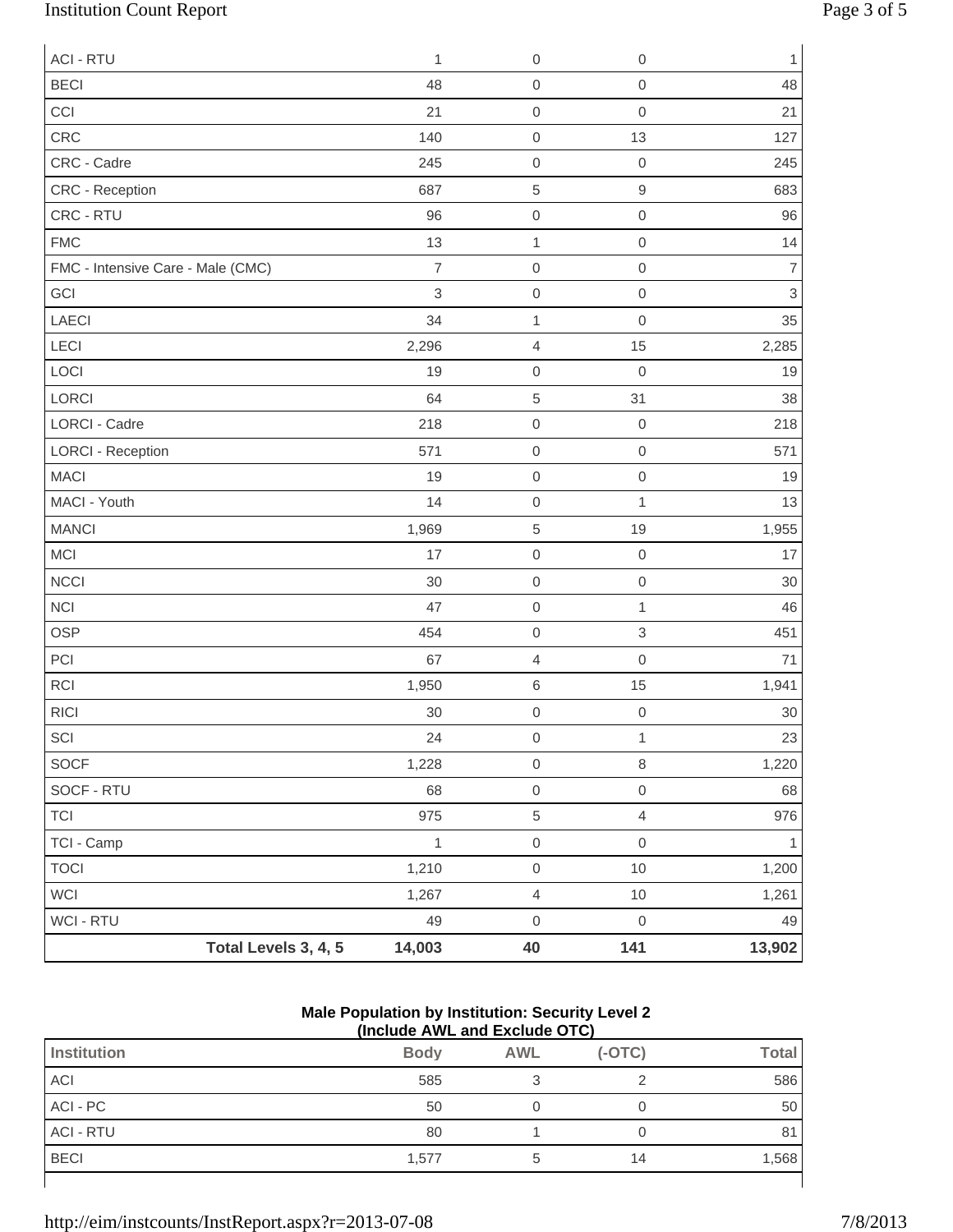# Institution Count Report Page 4 of 5

| CCI                               | 1,856          | $\overline{4}$            | 16             | 1,844          |
|-----------------------------------|----------------|---------------------------|----------------|----------------|
| CRC                               | 80             | $\mathbf{1}$              | 3              | 78             |
| CRC - Cadre                       | 32             | $\mbox{O}$                | $\mathbf 0$    | 32             |
| CRC - Reception                   | 334            | $\mathbf 0$               | $\overline{7}$ | 327            |
| CRC - RTU                         | 13             | $\mbox{O}$                | $\mathbf 0$    | 13             |
| <b>FMC</b>                        | 23             | $\mathsf{O}\xspace$       | $\mathbf 0$    | 23             |
| FMC - Intensive Care - Male (CMC) | 21             | $\mathbf{1}$              | $\mathbf 0$    | 22             |
| GCI                               | 794            | $\mathbf{1}$              | $\mathbf 2$    | 793            |
| LAECI                             | 1,422          | $\,$ 5 $\,$               | 17             | 1,410          |
| LECI                              | 124            | $\sqrt{2}$                | $\mathbf 0$    | 126            |
| LOCI                              | 1,327          | $\ensuremath{\mathsf{3}}$ | $\,8\,$        | 1,322          |
| LORCI                             | 39             | $\overline{4}$            | 3              | 40             |
| LORCI - Cadre                     | 12             | $\mathsf{O}\xspace$       | $\mbox{O}$     | 12             |
| <b>LORCI - Reception</b>          | 282            | $\mathbf 0$               | $\mathbf 0$    | 282            |
| <b>MACI</b>                       | 781            | $\sqrt{2}$                | 5              | 778            |
| MACI - Youth                      | 22             | $\mathsf{O}\xspace$       | $\mathbf 0$    | 22             |
| <b>MANCI</b>                      | 116            | $\mathbf 0$               | $\overline{4}$ | 112            |
| MANCI - Camp                      | $\overline{2}$ | $\mathsf{O}\xspace$       | $\mathbf 0$    | $\overline{c}$ |
| <b>MCI</b>                        | 1,811          | 11                        | 15             | 1,807          |
| MCI - Camp                        | 1              | $\mathsf{O}\xspace$       | $\mathbf 0$    | 1              |
| <b>NCCI</b>                       | 1,314          | $\hbox{9}$                | 11             | 1,312          |
| NCCI - Camp                       | $\overline{2}$ | $\mathbf 0$               | $\mathbf 0$    | 2              |
| NCI                               | 1,922          | $\ensuremath{\mathsf{3}}$ | 27             | 1,898          |
| OSP                               | $\overline{2}$ | $\mathbf 0$               | $\mathbf 0$    | $\overline{c}$ |
| PCI                               | 885            | 16                        | $\,8\,$        | 893            |
| <b>RCI</b>                        | 82             | $\mathsf{O}\xspace$       | $\mathbf 0$    | 82             |
| RICI                              | 602            | $\mathbf{1}$              | $\overline{7}$ | 596            |
| SCI                               | 1,149          | $\boldsymbol{9}$          | 10             | 1,148          |
| <b>TCI</b>                        | 81             | $\mathsf{O}\xspace$       | $\mathbf{1}$   | 80             |
| <b>TOCI</b>                       | 79             | $\mathsf{O}\xspace$       | $\mathbf 0$    | 79             |
| WCI                               | 85             | $\mathbf{1}$              | $\mbox{O}$     | 86             |
| <b>Total Level 2</b>              | 17,587         | 82                        | 160            | 17,509         |

### **Male Population by Institution: Security Level 1 (Include AWL and Exclude OTC)**

| .<br>.             |             |               |          |              |
|--------------------|-------------|---------------|----------|--------------|
| <b>Institution</b> | <b>Body</b> | <b>AWL</b>    | $(-OTC)$ | <b>Total</b> |
| ACI                | 698         | 3             |          | 700          |
| ACI - PC           | 25          | 0             | 0        | 25           |
| <b>ACI - RTU</b>   | 37          | 0             | 0        | 37           |
| <b>BECI</b>        | 640         | 9             |          | 642          |
| <b>BECI - Camp</b> | 482         | 0             |          | 481          |
| CCI                | 763         | 4             | 3        | 764          |
| CRC                | 39          | $\mathcal{P}$ | 3        | 38           |
|                    |             |               |          |              |